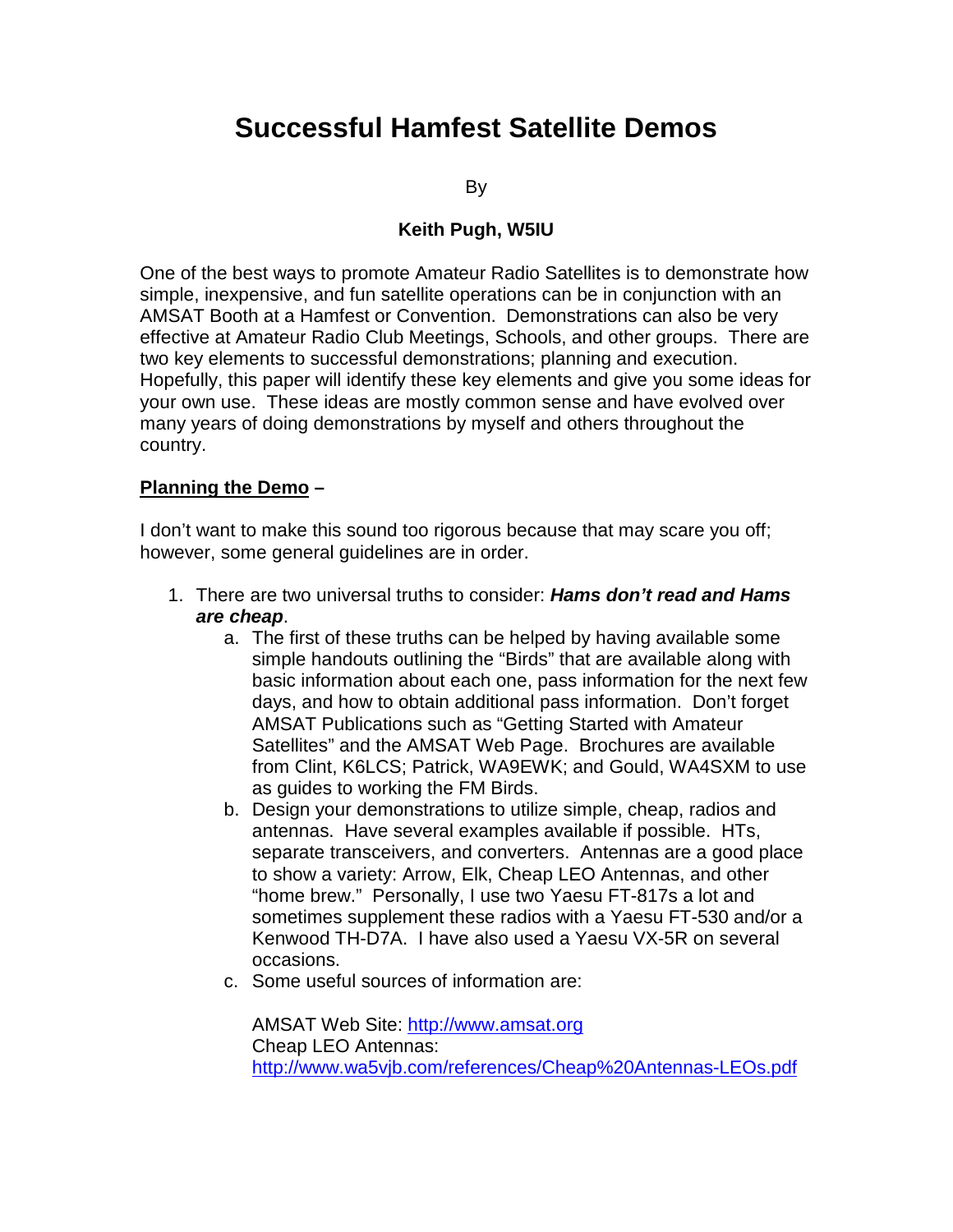Cheap AZ-EL Antenna Positioner: http://www.amsat.org/amsatnew/echo/Az\_El\_Pos.pdf AMSAT Field Operations files Elk Antennas: http://www.ElkAntennas.com Arrow Antennas: http://arrowantennas.com/

- 2. Know specifically which "Birds" will be coming over during Demo time and what mode(s) they are in.
	- a. Mode V/U FM Most common and easiest to demo. Least equipment necessary. Full duplex equipment is desirable but not absolutely necessary.
	- b. Linear Transponders SSB/CW More difficult to demo but have the potential for longer QSOs and greater audience participation. Requires multi-mode, full duplex equipment.
	- c. Special modes such as V/S or U/S. Requires S Band down converter and S Band antenna in addition to basic equipment. Very good "bang for the buck" when effectively demonstrated. Only available when modes are available on the "Birds." Given enough lead time, you may be able to influence the mode schedule on the "Birds" by requesting scheduling through the command stations or the satellite operation committee. This is most effective for large gatherings or other special events.
	- d. Don't overlook value of "receive only" demonstrations using beacons, telemetry, etc. I like to use the CW Beacon on HO-68 as an illustration of Doppler.
- 3. Know your event and plan around its overall schedule.
	- a. Know the physical layout of the event site. It is important to know the geometry of the site vs. pass orientation. You may want to have several locations depending upon the passes to be used for demonstrations. It is necessary to get outside and you need to know the effects of local obstructions.
	- b. Know how to announce an upcoming demo. Be sure to announce where to gather for the demo. I usually tell folks to come to the AMSAT Booth and we'll go from there unless there is some other easily identified meeting place. Not many Hamfests have a dedicated demo area like we have at Dayton.
	- c. Post planned demo passes on AMSAT-bb ahead of time to be sure folks are aware that you will be doing demonstrations so that there will be someone out there to talk to.
	- d. Post planned demo passes in the Hamfest schedule or on a poster in the AMSAT Booth.
- 4. Set up your equipment far enough in advance so that you have time to discuss it and the procedures to be used during the contact before contact time..
	- a. If you have the luxury of a dedicated demo area, the setup can be more elaborate. It is very helpful to have a portable power source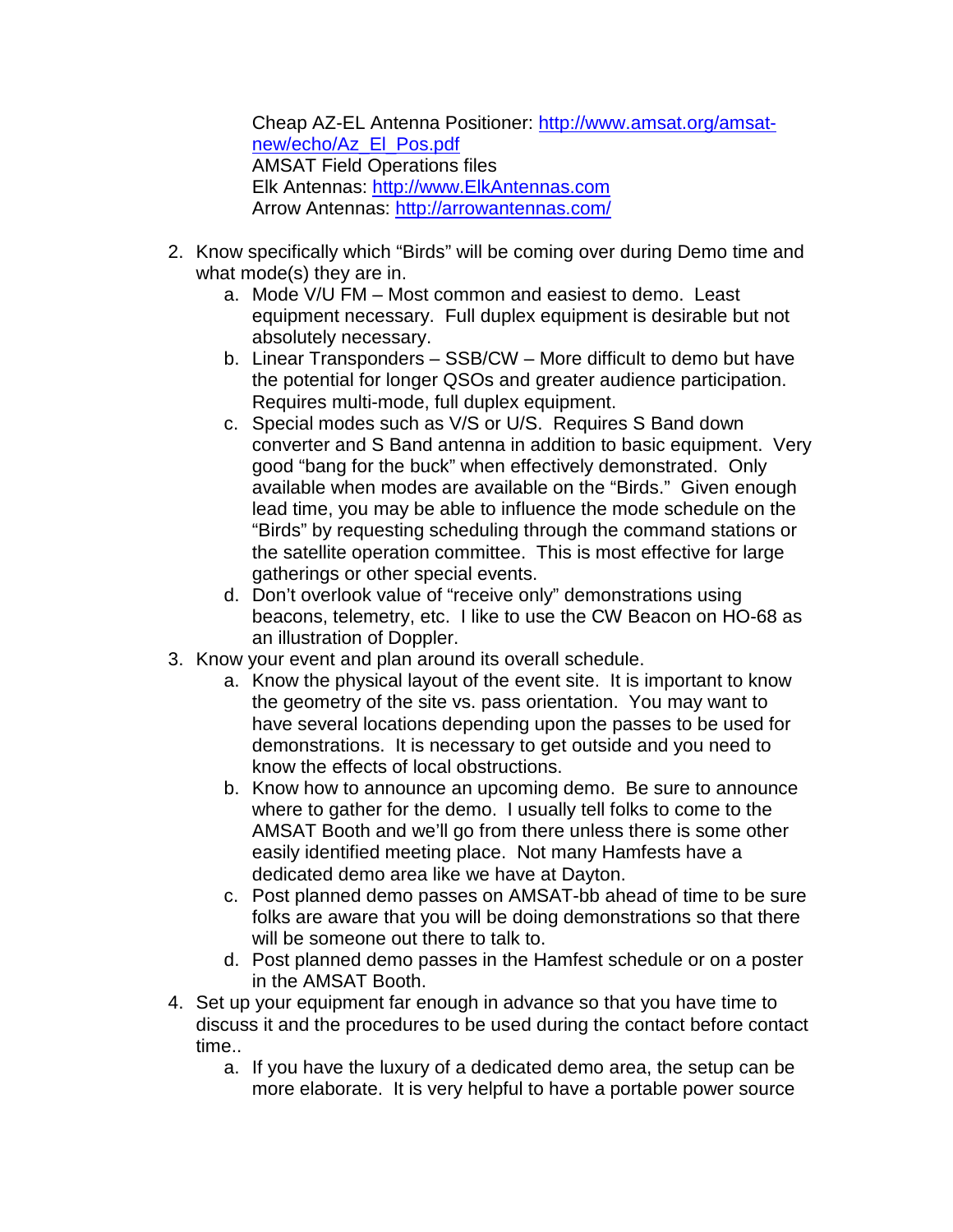available. Antennas can be on an antenna positioner, rigs on a table, tracking computer available, computer controls shown as an alternate to manual, Sun shield for computers, equipment, and operators, etc. If using a laptop computer, devise a light shield to aid in viewing it in sunlight. Remember, once this setup is done, you must staff it as long as the equipment is in place which could be all day. This is what we do at Dayton. This is a very rewarding way to go and a lot of interest can be generated.

- b. Without a dedicated demo area, plan to haul equipment in and out of the building each time a pass comes over. You can set equipment up on a small table, antennas hand held or on an antenna positioner, and enlist Hams to help carry it all out to the site and back. This helps you and it makes them feel like a part of the demo. I do this at most Hamfests out of necessity. I also do it at Ham-Com in Texas to avoid as much of the Texas Summer Heat as possible.
- c. Especially if doing demos on linear transponders, recruit help from the crowd. It's a great opportunity to let one Ham operate the receiver, another operates the transmitter, and a third points the antennas. Of course this requires constant coaching on your part. In this type of operation, I usually operate the transmitter which involves talking and doing the in-pass Doppler correction.

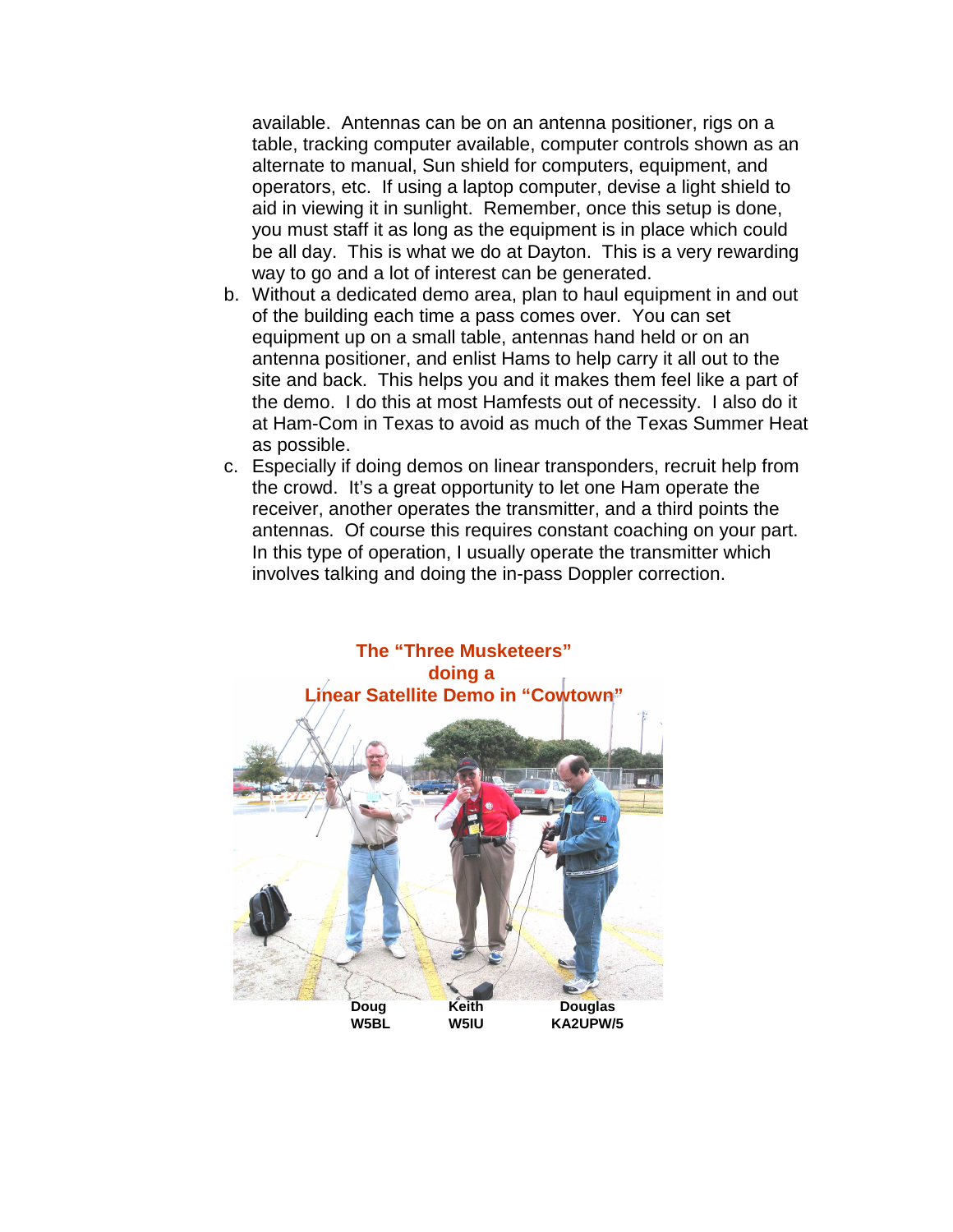## **Execution –**

Execution sounds very **final** and it is where the "proof of the pudding" resides. Some of this has been touched on in the planning discussion but it will be reemphasized here.

- 1. Be sure you have checked out your equipment, and yourself, before demo time. Do some practice before the demo to brush up on operating technique.
- 2. Refer to The Live OSCAR Satellite Status Page http://oscar.dcarr.org/ - to verify the operational status of your intended "Bird." It is very embarrassing to plan a pass and find that the "Bird" is not-available for some reason. It's quite helpful to have this available on the AMSAT Booth Computer if you have internet access.
- 3. Plan your demo as described above and then post your passes and times that you will be available on amsat-bb a couple of days in advance if possible. Don't forget the callsign and the name of the Hamfest, Convention, or club/school group that the demo is being done for.
- 4. Announce the demo at the event on the PA system or by signs and posters. Have people meet at the AMSAT Booth or demo site. If it's hot, cold, or wet outside, describe the operation while still inside at the AMSAT Booth or other indoor location.
- 5. Set up the equipment if not already done and verify local compass directions. You need to know for sure where North, South, East, and West are. This does not have to be known with great precision but you do need to know the general direction to expect the "Bird" to come from.
- 6. Start listening for the "Bird" at the appointed time. Move the antennas around the initial direction while listening for the "Bird." For SSB/CW transponders it will be necessary to tune around for signals while also moving the antennas.
- 7. Establish contact(s) and move on to the next one. Keep it short on the "FM Birds" but do mention that you are doing a "Demo for \_\_\_\_\_." On the "Linear Birds" feel free to rag chew for the whole pass if you are able to. The crowd will love it. Continue to make contacts as long as the pass lasts.
- 8. Conduct a "wrap-up" Q&A session immediately after the pass is over. Take as long as necessary to answer everyone's questions. You can move back inside for this if the climate is not cooperating.
- 9. Follow up in the AMSAT Booth with discussion and distribution of books, software, etc. You will be surprised what a successful Demo will do for this activity.
- 10. Get ready for the next pass!